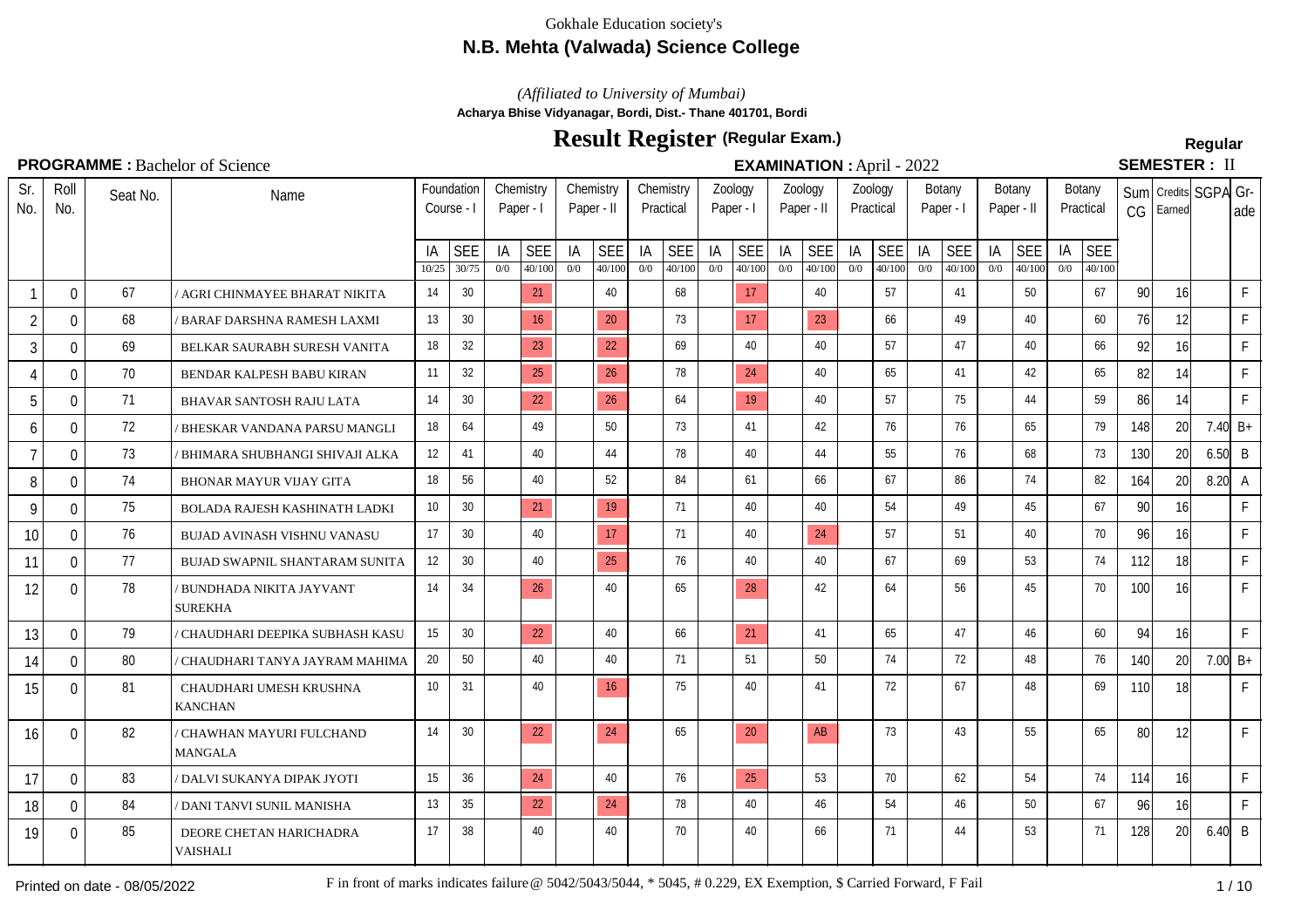## **N.B. Mehta (Valwada) Science College**

## *(Affiliated to University of Mumbai)*

**Acharya Bhise Vidyanagar, Bordi, Dist.- Thane 401701, Bordi**

# **Result Register Regular (Regular Exam.)**

## $C$  $T$  $M$  $T$  $C$  $T$  $T$  $T$  $T$

|            |                |          | <b>PROGRAMME</b> : Bachelor of Science              |                 |                          |           |                        |            |                      |           |                        |           |                      |            |                      |           | <b>EXAMINATION : April - 2022</b> |           |                      |           |                      |           |                      |      |                 | <b>SEMESTER: II</b>  |              |
|------------|----------------|----------|-----------------------------------------------------|-----------------|--------------------------|-----------|------------------------|------------|----------------------|-----------|------------------------|-----------|----------------------|------------|----------------------|-----------|-----------------------------------|-----------|----------------------|-----------|----------------------|-----------|----------------------|------|-----------------|----------------------|--------------|
| Sr.<br>No. | Roll<br>No.    | Seat No. | Name                                                |                 | Foundation<br>Course - I |           | Chemistry<br>Paper - I | Paper - II | Chemistry            |           | Chemistry<br>Practical |           | Zoology<br>Paper - I | Paper - II | Zoology              |           | Zoology<br>Practical              |           | Botany<br>Paper - I  |           | Botany<br>Paper - II |           | Botany<br>Practical  |      | $CG$ Earned     | Sum Credits SGPA Gr- | ade          |
|            |                |          |                                                     | IA<br>10/25     | <b>SEE</b><br>30/75      | IA<br>0/0 | SEE<br>40/100          | IA<br>0/0  | <b>SEE</b><br>40/100 | IA<br>0/0 | <b>SEE</b><br>40/100   | IA<br>0/0 | <b>SEE</b><br>40/100 | IA<br>0/0  | <b>SEE</b><br>40/100 | IA<br>0/0 | SEE  <br>40/100                   | IA<br>0/0 | <b>SEE</b><br>40/100 | IA<br>0/0 | SEE<br>40/100        | IA<br>0/0 | <b>SEE</b><br>40/100 |      |                 |                      |              |
| 20         | $\mathbf{0}$   | 86       | DHANGADA SWARAJ SUBHASH RENU                        | 14              | 37                       |           | 27                     |            | 24                   |           | 54                     |           | 47                   |            | 40                   |           | 76                                |           | 50                   |           | 40                   |           | 71                   | 98   | 16              |                      | F            |
| 21         | $\overline{0}$ | 87       | DHINDE OMKAR MAHENDRA SAVITA                        | 14              | 30 <sup>°</sup>          |           | 40                     |            | 22                   |           | 59                     |           | 40                   |            | 40                   |           | 63                                |           | 54                   |           | 40                   |           | 67                   | 98   | 18              |                      | F.           |
| 22         | $\mathbf{0}$   | 88       | DHODI ROHIT KAILAS SANGEETA                         | 14              | 30 <sup>°</sup>          |           | 23                     |            | 10 <sup>°</sup>      |           | 62                     |           | 22                   |            | 23                   |           | 60                                |           | 46                   |           | 28                   |           | 60                   | 66   | 10 <sup>1</sup> |                      | F.           |
| 23         | $\overline{0}$ | 89       | DOKFODE PRASITA RAGHO SUMITRA                       | 16              | 51                       |           | 40                     |            | 40                   |           | 67                     |           | 42                   |            | 41                   |           | 66                                |           | 76                   |           | 57                   |           | 83                   | 132  | 20 <sup>1</sup> | $6.60\vert B$        |              |
| 24         | $\mathbf{0}$   | 90       | DONGARKAR ATUL JANYA DEVALI                         | 13              | 45                       |           | 40                     |            | 22                   |           | 79                     |           | 40                   |            | 40                   |           | 75                                |           | 82                   |           | 52                   |           | 82                   | 126  | 18              |                      | F            |
| 25         | $\Omega$       | 91       | / DONGARKAR HRUTIKA LAKHAMA<br><b>MANGALI</b>       | 14              | 30                       |           | 40                     |            | 23                   |           | 67                     |           | AB                   |            | 26                   |           | 60                                |           | 49                   |           | 40                   |           | 81                   | 86   | 14              |                      | F.           |
| 26         | $\Omega$       | 93       | DUBLA SARANG AMRUT ARCHANA                          | 16              | 30 <sup>2</sup>          |           | 18                     |            | 19                   |           | 52                     |           | 25                   |            | 40                   |           | $50^{\circ}$                      |           | 56                   |           | 40                   |           | 70                   | 82   | 14              |                      | F            |
| 27         | $\overline{0}$ | 94       | GAIKWAD MANISHBHAI PILIYABHAI<br>JANIBEM            | 12              | 30 <sup>°</sup>          |           | 40                     |            | 12                   |           | 60                     |           | 40                   |            | 40                   |           | 57                                |           | 42                   |           | 40                   |           | 66                   | 94   | 18 <sup>1</sup> |                      | $\mathsf F$  |
| 28         | $\overline{0}$ | 95       | <b>GANGAD VIVEK SATU JAYANTI</b>                    | 15              | 40                       |           | 40                     |            | 22                   |           | 61                     |           | 40                   |            | 40                   |           | 56                                |           | 55                   |           | 47                   |           | 62                   | 108  | 18              |                      | F.           |
| 29         | $\overline{0}$ | 96       | <b>GAWAD GAUTAM RAJESH SONALI</b>                   | 17              | 34                       |           | 45                     |            | 42                   |           | 66                     |           | 40                   |            | 40                   |           | 65                                |           | 55                   |           | 49                   |           | 63                   | 118  | 20              | $5.90\,$ C           |              |
| 30         | $\Omega$       | 97       | GAWAD PRACHI RAMESH SUVARNA                         | 11              | 42                       |           | 40                     |            | 44                   |           | 84                     |           | 40                   |            | 43                   |           | 71                                |           | 59                   |           | 52                   |           | 77                   | 128  | 20              | $6.40 \mid B$        |              |
| 31         | $\mathbf{0}$   | 98       | 'HADAL PRAJAKTA NARESH KALPANA                      | 15              | 36                       |           | 22                     |            | 40                   |           | 87                     |           | 27                   |            | 42                   |           | 65                                |           | 52                   |           | 45                   |           | 77                   | 104  | 16              |                      | F            |
| 32         | $\overline{0}$ | 99       | 'HADAL SUSHILA BHARAT JAYANTI                       | 13              | 41                       |           | 40                     |            | 40                   |           | 68                     |           | 21                   |            | 40                   |           | 63                                |           | 59                   |           | 48                   |           | 81                   | 112  | 18              |                      | $\mathsf F$  |
| 33         | $\overline{0}$ | 100      | KADU KRISHIT JAYANTILAL PRITI                       | 17              | 43                       |           | 40                     |            | 40                   |           | 72                     |           | 46                   |            | 56                   |           | 84                                |           | 57                   |           | 46                   |           | 89                   | 138  | 20 <sup>1</sup> | $6.90 \vert B$       |              |
| 34         | $\overline{0}$ | 102      | KADU VRUTIK RAMESH PRABHAVATI                       | 18              | 63                       |           | 44                     |            | 46                   |           | 73                     |           | 54                   |            | 56                   |           | 88                                |           | 74                   |           | 63                   |           | 90                   | 156  | 20 <sup>1</sup> | 7.80 $B+$            |              |
| 35         | $\Omega$       | 103      | KAKARA ITESH VALHYA JAMANI                          | 14              | 21                       |           | 19                     |            | 20                   |           | 49                     |           | 23                   |            | 42                   |           | 70                                |           | 70                   |           | 15                   |           | 77                   | 72   | 10 <sup>1</sup> |                      | $\mathsf{F}$ |
| 36         | $\Omega$       | 106      | <b>KARBAT MEGHA HARISHCHANDRA</b><br><b>KALPANA</b> | 18              | 36                       |           | 40                     |            | 40                   |           | 66                     |           | 40                   |            | 52                   |           | 76                                |           | 62                   |           | 51                   |           | 90                   | 130  | 20 <sup>1</sup> | $6.50\vert B$        |              |
| 37         | $\overline{0}$ | 107      | ' KARBHARI VIDHI MANOJ NISHA                        | 17              | 56                       |           | 52                     |            | 40                   |           | 79                     |           | 45                   |            | 46                   |           | 80                                |           | 53                   |           | 58                   |           | 93                   | 144# | 20 <sup>1</sup> |                      | 7.30 $B+$    |
| 38         | $\overline{0}$ | 108      | ' KAWHA PRANITA RUKESH JAI                          | 10 <sup>1</sup> | 30 <sup>°</sup>          |           | 40                     |            | 22                   |           | 57                     |           | 24                   |            | 40                   |           | 54                                |           | 47                   |           | 42                   |           | 70                   | 86   | 16              |                      | $\mathsf F$  |
|            |                |          |                                                     |                 |                          |           |                        |            |                      |           |                        |           |                      |            |                      |           |                                   |           |                      |           |                      |           |                      |      |                 |                      |              |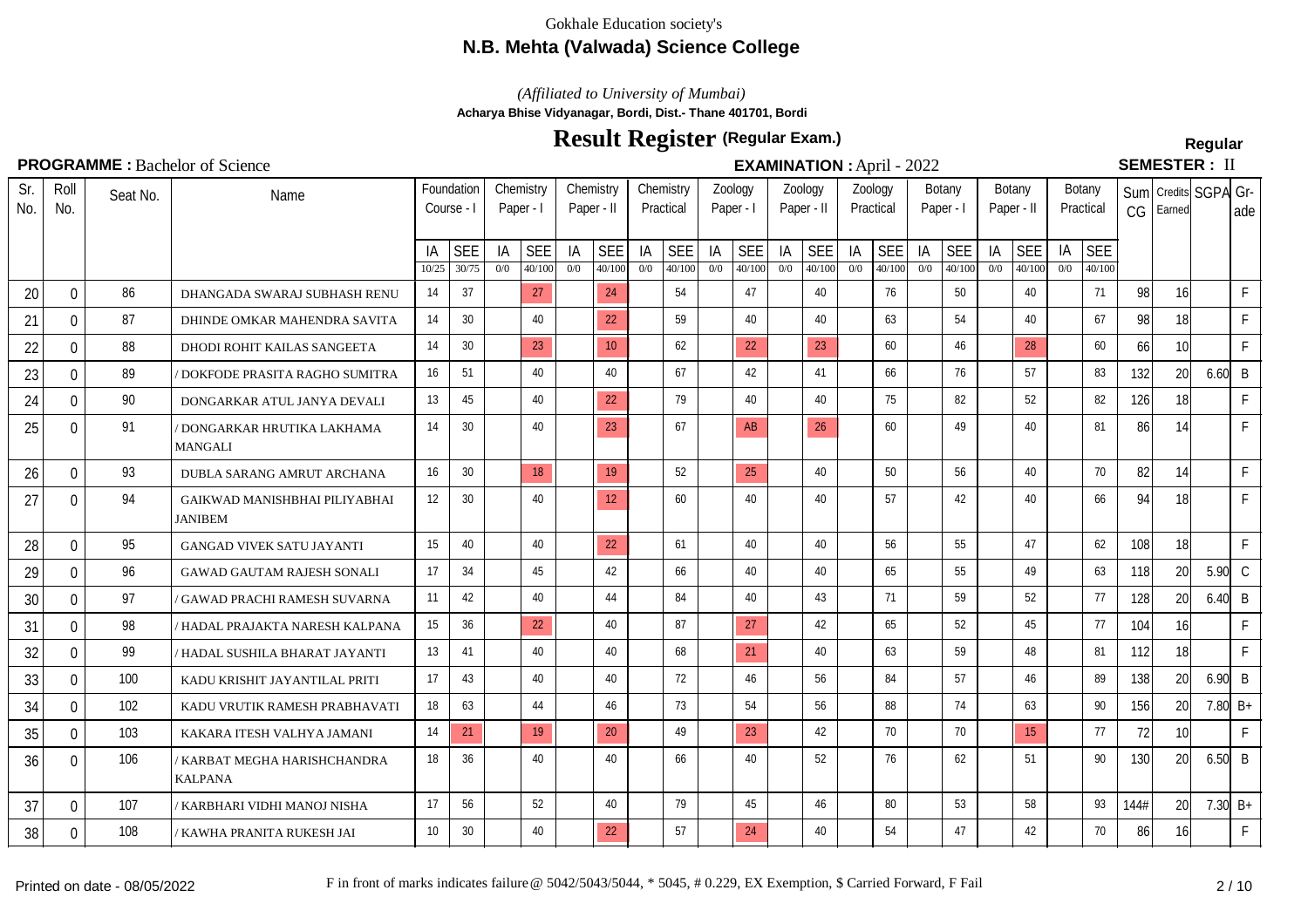# **N.B. Mehta (Valwada) Science College**

*(Affiliated to University of Mumbai)*

**Acharya Bhise Vidyanagar, Bordi, Dist.- Thane 401701, Bordi**

# **Result Register Regular (Regular Exam.)**

**EXAMINATION :** April - 2022

# **SEMESTER: II**

|  |  |  | <b>PROGRAMME:</b> Bachelor of Science |  |
|--|--|--|---------------------------------------|--|
|  |  |  |                                       |  |

| Sr.<br>No. | Roll<br>No.    | Seat No. | Name                                        |                 | Foundation<br>Course - I | Chemistry<br>Paper - I |                      | Chemistry<br>Paper - II |                      |           | Chemistry<br>Practical | Paper - I | Zoology              |           | Zoology<br>Paper - II |           | Zoology<br>Practical | Botany<br>Paper - I |                      | Paper - II | Botany               |           | Botany<br>Practical  | CG         | Earned          | Sum Credits SGPA Gr- | ade          |
|------------|----------------|----------|---------------------------------------------|-----------------|--------------------------|------------------------|----------------------|-------------------------|----------------------|-----------|------------------------|-----------|----------------------|-----------|-----------------------|-----------|----------------------|---------------------|----------------------|------------|----------------------|-----------|----------------------|------------|-----------------|----------------------|--------------|
|            |                |          |                                             | IA<br>10/25     | <b>SEE</b><br>30/75      | IA<br>0/0              | <b>SEE</b><br>40/100 | IA<br>0/0               | <b>SEE</b><br>40/100 | IA<br>0/0 | <b>SEE</b><br>40/100   | IA<br>0/0 | <b>SEE</b><br>40/100 | IA<br>0/0 | <b>SEE</b><br>40/100  | IA<br>0/0 | <b>SEE</b><br>40/100 | IA<br>0/0           | <b>SEE</b><br>40/100 | IA<br>0/0  | <b>SEE</b><br>40/100 | IA<br>0/0 | <b>SEE</b><br>40/100 |            |                 |                      |              |
| 39         | 0              | 109      | KHADAKE MAHESH JANU LADAKI                  | 19              | 43                       |                        | 40                   |                         | 22                   |           | 71                     |           | 43                   |           | 23                    |           | 53                   |                     | 62                   |            | 62                   |           | 66                   | 110        | 16              |                      | $\mathsf{F}$ |
| 40         | $\mathbf{0}$   | 110      | KHARAD RACHITA RAMESH MEENA                 | 17              | 51                       |                        | 20                   |                         | 17                   |           | 73                     |           | 56                   |           | 57                    |           | 73                   |                     | 58                   |            | 48                   |           | 78                   | 122        | 16              |                      | F            |
| 41         | 0              | 111      | KINI NINAD VIJAY VAISHALI                   | 18              | 43                       |                        | 46                   |                         | 42                   |           | 52                     |           | 52                   |           | 40                    |           | 45                   |                     | 51                   |            | 45                   |           | 65                   | 114        | 20              | $5.70\degree$ C      |              |
| 42         | 0              | 112      | KODE SIMRAN MAHADEV PARVATI                 | 12              | 36                       |                        | 49                   |                         | 40                   |           | 80                     |           | 59                   |           | 50                    |           | 71                   |                     | 57                   |            | 57                   |           | 89                   | 140        | 20              | 7.00 $B+$            |              |
| 43         | $\overline{0}$ | 113      | KURKUTE MONIKA KASHIRAM TARA                | 14              | 30                       |                        | 20                   |                         | 40                   |           | 62                     |           | 40                   |           | 40                    |           | 68                   |                     | 52                   |            | 46                   |           | 77                   | 104        | 18              |                      | $\mathsf F$  |
| 44         | $\mathbf 0$    | 115      | 'MACHHI DIKSHITA NAMDEV MANISHA             | 13              | 35                       |                        | 26                   |                         | 22                   |           | 61                     |           | 40                   |           | 40                    |           | 55                   |                     | 46                   |            | 53                   |           | 72                   | 96         | 16              |                      | F            |
| 45         | 0              | 116      | 'MACHHI JEENAL JAYANT ASHA                  | 18              | 38                       |                        | 42                   |                         | 26                   |           | 62                     |           | 42                   |           | 48                    |           | 68                   |                     | 64                   |            | 61                   |           | 75                   | 122        | 18              |                      | $\mathsf F$  |
| 46         | 0              | 117      | MACHHI KASHISH KAMLESH HEENALI              | 21              | 56                       |                        | 52                   |                         | 46                   |           | 81                     |           | 56                   |           | 53                    |           | 82                   |                     | 64                   |            | 71                   |           | 93                   | 162        | 20 <sup>1</sup> | $8.10\degree$ A      |              |
| 47         | $\Omega$       | 118      | MACHHI NIRAJ DILIP SHOBHA                   | 11              | AB                       |                        | AB                   |                         | AB                   |           | AB                     |           | AB                   |           | AB                    |           | AB                   |                     | AB                   |            | AB                   |           | AB                   | 0          |                 |                      | F            |
| 48         | $\Omega$       | 119      | MACHHI VARUN HARISHCHANDRA<br><b>SUSHMA</b> | 17              | 56                       |                        | 73                   |                         | 76                   |           | 80                     |           | 69                   |           | 64                    |           | 84                   |                     | 85                   |            | 83                   |           | 92                   | <b>186</b> | <b>20</b>       | $9.30 \, \text{A} +$ |              |
| 49         | 0              | 120      | MADHA ANIT CHANDRYA RANGI                   | 13              | 30                       |                        | 18                   |                         | 40                   |           | 57                     |           | 40                   |           | 24                    |           | 62                   |                     | 69                   |            | 48                   |           | 77                   | 98         | 16              |                      | $\mathsf{F}$ |
| 50         | 0              | 121      | ' MALAVKAR VANSHU RAJESH LEENA              | 17              | 35                       |                        | 47                   |                         | 40                   |           | 71                     |           | 52                   |           | 40                    |           | 59                   |                     | 72                   |            | 48                   |           | 83                   | 130        | 20              | $6.50\,$ B           |              |
| 51         | $\mathbf 0$    | 122      | ' MALI GAURI MAHENDRA NAYANA                | 11              | 37                       |                        | 40                   |                         | 24                   |           | 66                     |           | 50                   |           | 40                    |           | 60                   |                     | 84                   |            | 54                   |           | 80                   | 122        | 18              |                      | $\mathsf F$  |
| 52         | $\Omega$       | 123      | MISHRA ADITYKUMAR ARVIND SAROJ              | 20              | 48                       |                        | 48                   |                         | 40                   |           | 72                     |           | 61                   |           | 52                    |           | 84                   |                     | 86                   |            | 64                   |           | 87                   | 156        | 20              |                      | 7.80 $B+$    |
| 53         | $\mathbf 0$    | 124      | MOTHE CHIRAG SHIVAJI SUSHAMA                | 17              | 46                       |                        | 42                   |                         | 40                   |           | 69                     |           | 50                   |           | 40                    |           | 54                   |                     | 70                   |            | 58                   |           | 86                   | 132        | 20              | $6.60$ B             |              |
| 54         | $\Omega$       | 125      | MUHUNDKAR AASHISH SAMPAT<br><b>KALPANA</b>  | 10 <sup>1</sup> | 41                       |                        | 40                   |                         | 40                   |           | 67                     |           | 50                   |           | 40                    |           | 63                   |                     | 63                   |            | 62                   |           | 76                   | 130        | 20 <sup>1</sup> | $6.50$ B             |              |
| 55         | $\overline{0}$ | 126      | PAGI RANJIT JANYA KAMU                      | 20              | 48                       |                        | 63                   |                         | 57                   |           | 75                     |           | 61                   |           | 47                    |           | 77                   |                     | 74                   |            | 60                   |           | 90                   | 164        | 20 <sup>1</sup> | $8.20\degree$ A      |              |
| 56         | 0              | 127      | PARHAD SAYRESH DILIP SARITA                 | 17              | 30                       |                        | 16                   |                         | 12 <sup>°</sup>      |           | 68                     |           | 24                   |           | 40                    |           | 52                   |                     | 48                   |            | 40                   |           | 66                   | 80         | 14              |                      | $\mathsf F$  |
| 57         | $\Omega$       | 128      | PATALE NIKITA RAMESH RADHA                  | 10              | 32                       |                        | 40                   |                         | 40                   |           | 77                     |           | 22                   |           | 52                    |           | 75                   |                     | 48                   |            | 48                   |           | 76                   | <b>110</b> | 18              |                      | $\mathsf F$  |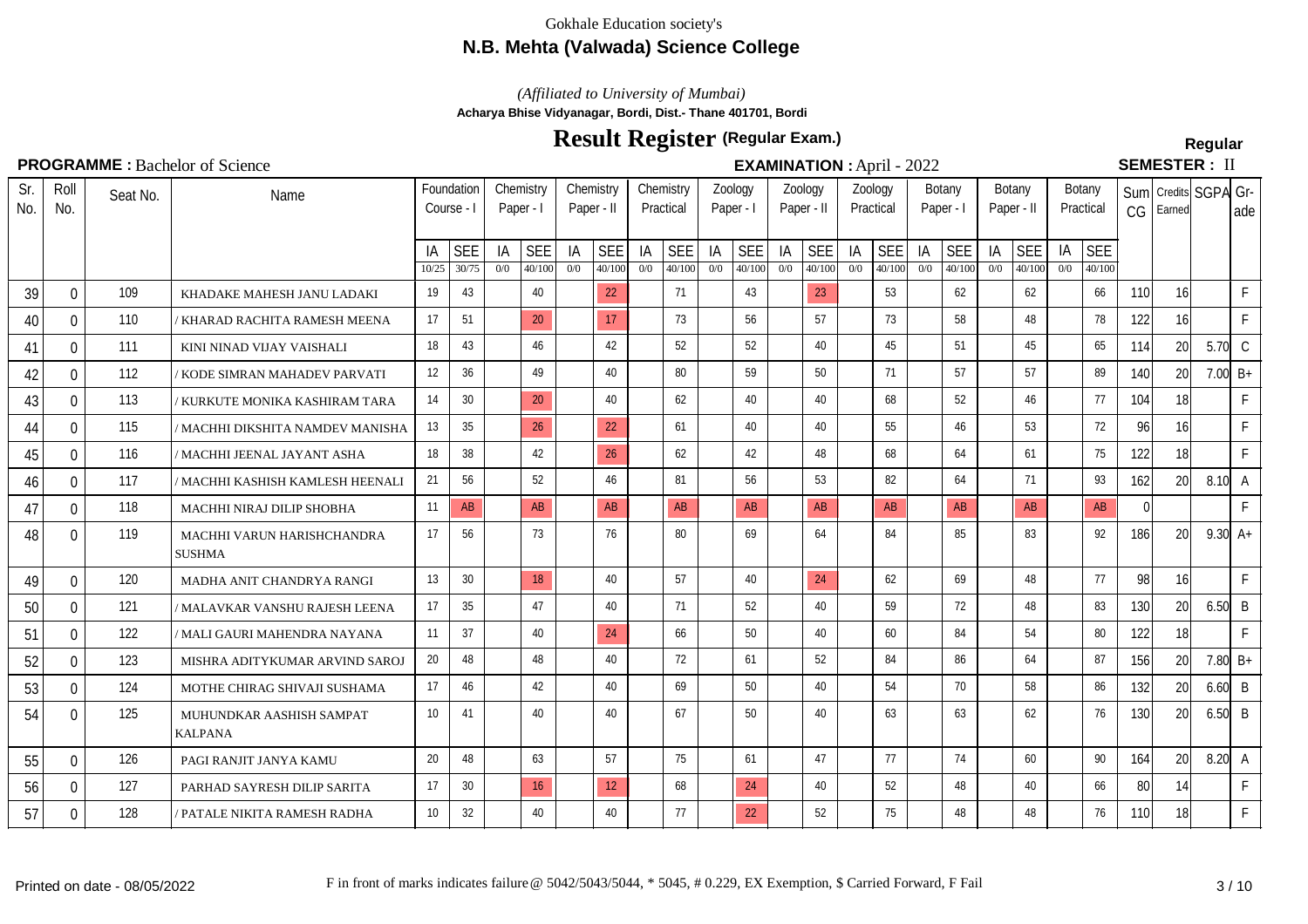## **N.B. Mehta (Valwada) Science College**

*(Affiliated to University of Mumbai)*

**Acharya Bhise Vidyanagar, Bordi, Dist.- Thane 401701, Bordi**

# **Result Register Regular (Regular Exam.)**

# SEMESTER · II

|            |                |          | <b>I ROOKAINING</b> DACIERTO OF SCIENCE             |                 |                          |           |                        |           |                      |           |                        |           |                      |           | <b>EAAMINATIVN</b> . APHI - $2022$ |           |                      |           |                      |            |                      |           |                      |       | ULIVILU I LI\ . II             |                      |              |
|------------|----------------|----------|-----------------------------------------------------|-----------------|--------------------------|-----------|------------------------|-----------|----------------------|-----------|------------------------|-----------|----------------------|-----------|------------------------------------|-----------|----------------------|-----------|----------------------|------------|----------------------|-----------|----------------------|-------|--------------------------------|----------------------|--------------|
| Sr.<br>No. | Roll<br>No.    | Seat No. | Name                                                |                 | Foundation<br>Course - I |           | Chemistry<br>Paper - I | Chemistry | Paper - II           |           | Chemistry<br>Practical |           | Zoology<br>Paper - I |           | Zoology<br>Paper - II              | Zoology   | Practical            | Paper - I | Botany               | Paper - II | Botany               |           | Botany<br>Practical  | CG    | Sum Credits SGPA Gr-<br>Earned |                      | lade         |
|            |                |          |                                                     | ΙA<br>10/25     | <b>SEE</b><br>30/75      | IA<br>0/0 | <b>SEE</b><br>40/100   | IA<br>0/0 | <b>SEE</b><br>40/100 | IA<br>0/0 | <b>SEE</b><br>40/100   | IA<br>0/0 | <b>SEE</b><br>40/100 | IA<br>0/0 | <b>SEE</b><br>40/100               | IA<br>0/0 | <b>SEE</b><br>40/100 | IA<br>0/0 | <b>SEE</b><br>40/100 | IA<br>0/0  | <b>SEE</b><br>40/100 | IA<br>0/0 | <b>SEE</b><br>40/100 |       |                                |                      |              |
| 58         | $\mathbf{0}$   | 129      | PATEL AYUSH MILANBHAI KRISHNA                       | 20              | 55                       |           | 45                     |           | 40                   |           | 90                     |           | 71                   |           | 46                                 |           | 77                   |           | 59                   |            | 69                   |           | 88                   | 154   | 20                             | 7.70 $B+$            |              |
| 59         | $\mathbf 0$    | 130      | PATEL BHAVIK RAJESHBHAI NAYNA                       | 10 <sup>°</sup> | 46                       |           | 56                     |           | 56                   |           | 85                     |           | 58                   |           | 55                                 |           | 62                   |           | 75                   |            | 70                   |           | 83                   | 162   | 20                             | $8.10\degree$ A      |              |
| 60         | $\mathbf 0$    | 131      | PATEL JAITUL BHARATBHAI<br><b>DIPIKABEN</b>         | 21              | 73                       |           | 95                     |           | 86                   |           | 72                     |           | 92                   |           | 89                                 |           | 93                   |           | 91                   |            | 94                   |           | 95                   | 198   | 20                             | $9.90 \, \text{A} +$ |              |
| 61         | $\overline{0}$ | 132      | PATEL KEVAL UMESH KALPANABEN                        | 15              | 32                       |           | 43                     |           | 47                   |           | 76                     |           | 54                   |           | 42                                 |           | 48                   |           | 71                   |            | 51                   |           | 75                   | 124   | 20                             | $6.20$ B             |              |
| 62         | $\Omega$       | 133      | PATEL NIRALI SANDOSH HEENA                          | 17              | 42                       |           | 41                     |           | 41                   |           | 72                     |           | 53                   |           | 40                                 |           | 52                   |           | 70                   |            | 60                   |           | 64                   | 130   | 20                             | $6.50$ B             |              |
| 63         | $\mathbf{0}$   | 134      | PATIL KRUTEN BHARAT MANISHA                         | 18              | 47                       |           | 47                     |           | 50                   |           | 76                     |           | 48                   |           | 50                                 |           | 62                   |           | 73                   |            | 61                   |           | 71                   | 146   | 20                             | 7.30 $B+$            |              |
| 64         | $\mathbf 0$    | 135      | PATIL SRISHTI SANJAY SAMIKSHA                       | 19              | 73                       |           | 54                     |           | 71                   |           | 82                     |           | 70                   |           | 76                                 |           | 78                   |           | 79                   |            | 74                   |           | 83                   | 184   | 20                             | 9.20 $A+$            |              |
| 65         | $\mathbf 0$    | 136      | PRAJAPA TI BILINDER JAWAHAR<br><b>KANTIDEVI</b>     | 18              | 67                       |           | 54                     |           | 68                   |           | 84                     |           | 76                   |           | 82                                 |           | 78                   |           | 87                   |            | 83                   |           | 91                   | 186   | 20 <sup>1</sup>                | $9.30 \, \text{A} +$ |              |
| 66         | $\mathbf 0$    | 137      | RAJBHAR RADHABEN BIRABALBHAI<br><b>SUCHITRADEVI</b> | 10 <sup>1</sup> | 40                       |           | 49                     |           | 22                   |           | 81                     |           | 50                   |           | 40                                 |           | 72                   |           | 67                   |            | 65                   |           | 80                   | 132   | 18 <sup>1</sup>                |                      | $\mathsf{F}$ |
| 67         | $\overline{0}$ | 138      | / RASAL MINAKSHI CHINTU RANJANA                     | 14              | 30                       |           | 40                     |           | 25                   |           | 80                     |           | 52                   |           | 19                                 |           | 59                   |           | 49                   |            | 61                   |           | 77                   | 106   | 16                             |                      | $\mathsf F$  |
| 68         | $\mathbf 0$    | 139      | <b>RAVATE ROSHANI ANKUSH NUTAN</b>                  | 18              | 42                       |           | 49                     |           | 40                   |           | 83                     |           | 57                   |           | 40                                 |           | 64                   |           | 66                   |            | 61                   |           | 77                   | 144   | 20                             | 7.20 $B+$            |              |
| 69         | $\mathbf 0$    | 140      | RAVTE PRASHANT RAMCHANDRA<br><b>PARVATI</b>         | 15              | 36                       |           | 27                     |           | 27                   |           | 74                     |           | 47                   |           | 25                                 |           | 59                   |           | 46                   |            | 40                   |           | 69                   | 88    | 14                             |                      | $\mathsf{F}$ |
| 70         | $\mathbf 0$    | 141      | RINJAD MANOJ NARENDRA LADKI                         | 16              | 30                       |           | 22                     |           | 13 <sup>°</sup>      |           | 67                     |           | 40                   |           | 40                                 |           | 48                   |           | 54                   |            | 44                   |           | 71                   | 90    | 16                             |                      | $\mathsf F$  |
| 71         | $\mathbf{0}$   | 142      | / SAPATE MAMATA SANDEEP ARUNA                       | 20              | 47                       |           | 26                     |           | 25                   |           | 59                     |           | 21                   |           | 40                                 |           | 53                   |           | 57                   |            | 40                   |           | 75                   | -90 l | 14                             |                      | $\mathsf{F}$ |
| 72         | $\mathbf{0}$   | 143      | / SAVAR RUCHITA AJIT AKSHATA                        | 12              | 39                       |           | 22                     |           | 22                   |           | 63                     |           | 43                   |           | 40                                 |           | 60                   |           | 63                   |            | 53                   |           | 67                   | 104   | 16                             |                      | $\mathsf{F}$ |
| 73         | $\Omega$       | 144      | / SHAIKH FATIMA JAKARIYA<br><b>ISHRATJAHA</b>       | 18              | 46                       |           | 43                     |           | 40                   |           | 80                     |           | 59                   |           | 54                                 |           | 68                   |           | 49                   |            | 50                   |           | 62                   | 132   | 20                             | $6.60$ B             |              |
| 74         | 0              | 145      | / SHANWAR BHAVIKA DASHARATH<br><b>VATSALA</b>       | 14              | 43                       |           | 21                     |           | 13                   |           | 75                     |           | 48                   |           | 40                                 |           | 65                   |           | 55                   |            | 57                   |           | 73                   | 112   | 16                             |                      | $\mathsf{F}$ |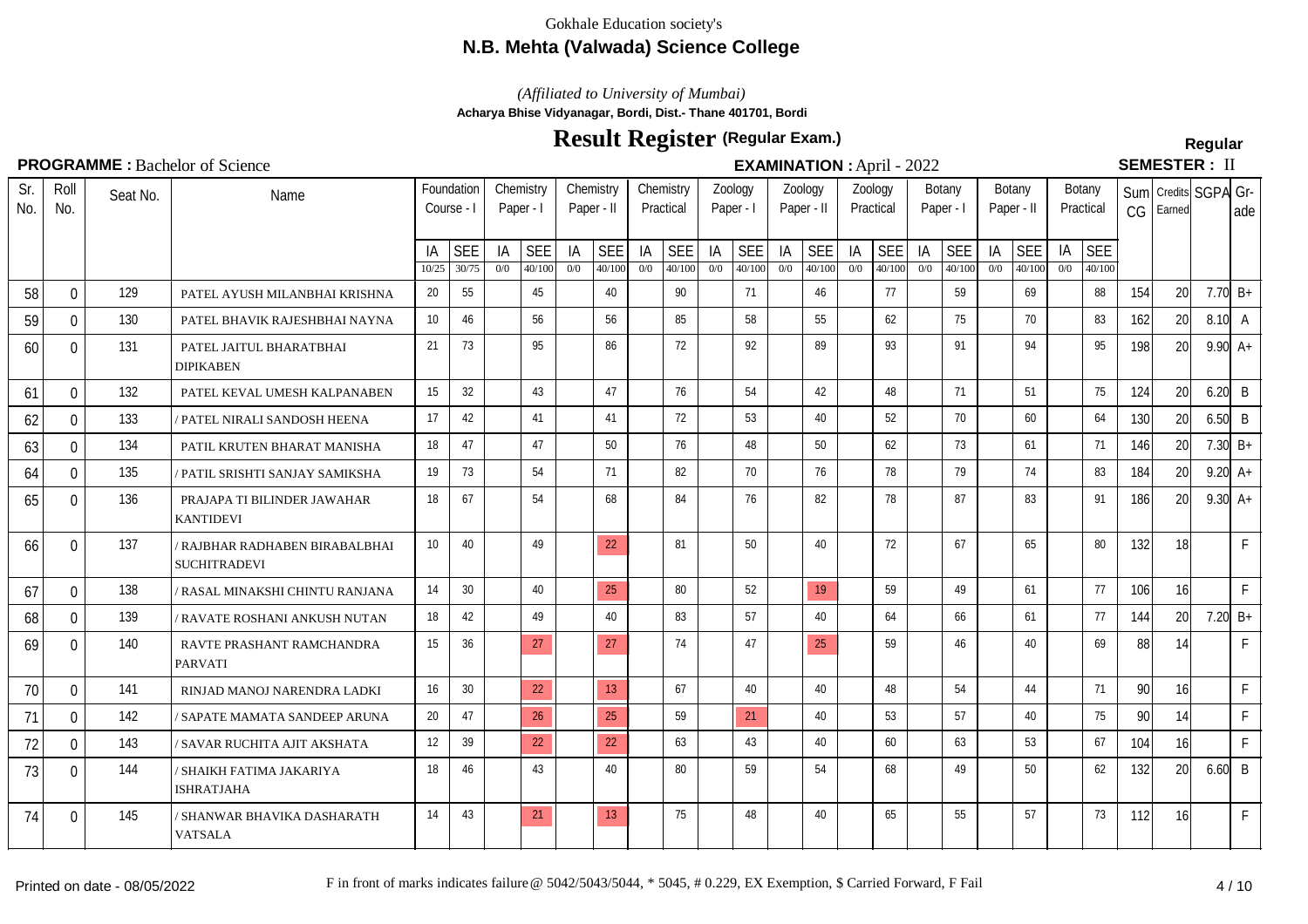# **N.B. Mehta (Valwada) Science College**

*(Affiliated to University of Mumbai)*

**Acharya Bhise Vidyanagar, Bordi, Dist.- Thane 401701, Bordi**

# **Result Register Regular (Regular Exam.)**

# SEMESTER · II

## **PROGRAMME :** Bachelor of Science **Semination Semination :** April - 2022

| .          |              |          |                                                  |             |                          |           |                        |           |                         |           |                        |           |                      |                       |                      |           | <b>EXAMILIATION</b> . Typin - 2022 |           |                      |            |                      |           |                      |            |                                |                      |              |
|------------|--------------|----------|--------------------------------------------------|-------------|--------------------------|-----------|------------------------|-----------|-------------------------|-----------|------------------------|-----------|----------------------|-----------------------|----------------------|-----------|------------------------------------|-----------|----------------------|------------|----------------------|-----------|----------------------|------------|--------------------------------|----------------------|--------------|
| Sr.<br>No. | Roll<br>No.  | Seat No. | Name                                             |             | Foundation<br>Course - I |           | Chemistry<br>Paper - I |           | Chemistry<br>Paper - II |           | Chemistry<br>Practical | Paper - I | Zoology              | Zoology<br>Paper - II |                      |           | Zoology<br>Practical               | Paper -   | Botany               | Paper - II | Botany               |           | Botany<br>Practical  | CG         | Sum Credits SGPA Gr-<br>Earned |                      | lade         |
|            |              |          |                                                  | IA<br>10/25 | <b>SEE</b><br>30/75      | IA<br>0/0 | <b>SEE</b><br>40/100   | IA<br>0/0 | <b>SEE</b><br>40/100    | IA<br>0/0 | <b>SEE</b><br>40/100   | IA<br>0/0 | <b>SEE</b><br>40/100 | IA<br>0/0             | <b>SEE</b><br>40/100 | IA<br>0/0 | <b>SEE</b><br>40/100               | IA<br>0/0 | <b>SEE</b><br>40/100 | IA<br>0/0  | <b>SEE</b><br>40/100 | IA<br>0/0 | <b>SEE</b><br>40/100 |            |                                |                      |              |
| 75         | $\Omega$     | 146      | ' SHARMA TANU SANJAY BEBI                        | 12          | 33                       |           | 47                     |           | 22                      |           | 77                     |           | 51                   |                       | 26                   |           | 69                                 |           | 65                   |            | 68                   |           | 80                   | 118        | 16                             |                      | $\mathsf{F}$ |
| 76         | $\mathbf{0}$ | 147      | / SHELAR NANDINI NATHURAM<br><b>NAVEDITA</b>     | 17          | 60                       |           | 51                     |           | 40                      |           | 76                     |           | 65                   |                       | 59                   |           | 84                                 |           | 86                   |            | 59                   |           | 87                   | 162        | 20                             | $8.10\degree$ A      |              |
| 77         | $\Omega$     | 148      | / SURTI GAURANGI MAHENDRA DAKSHA                 | 18          | 59                       |           | 50                     |           | 54                      |           | 82                     |           | 56                   |                       | 58                   |           | 89                                 |           | 77                   |            | 89                   |           | 90                   | 172#       | 20 <sup>1</sup>                | $8.70\,$ A           |              |
| 78         | $\Omega$     | 149      | / SUTHEDA AKANKSHA LAHANU<br><b>SANGITA</b>      | 14          | 39                       |           | 47                     |           | 40                      |           | 72                     |           | 64                   |                       | 57                   |           | 74                                 |           | 75                   |            | 68                   |           | 77                   | <b>150</b> | 20                             | 7.50 $B+$            |              |
| 79         | $\Omega$     | 150      | TAMBADA AVINASH BARKU KANU                       | 13          | 30                       |           | 40                     |           | 40                      |           | 54                     |           | 40                   |                       | 40                   |           | 58                                 |           | 62                   |            | 52                   |           | 61                   | 110        | 20                             | $5.50\degree$ C      |              |
| 80         | 0            | 151      | ' THAKUR DHRUVI VINOD DARSHANA                   | 18          | 42                       |           | 46                     |           | 40                      |           | 63                     |           | 54                   |                       | 53                   |           | 80                                 |           | 86                   |            | 75                   |           | 81                   | 152        | 20                             | 7.60 $B+$            |              |
| 81         | 0            | 152      | THAKUR NIDHI KISHOR KALAVATI                     | 17          | 40                       |           | 46                     |           | 40                      |           | 76                     |           | 52                   |                       | 44                   |           | 65                                 |           | 58                   |            | 57                   |           | 72                   | 132        | 20                             | $6.60$ B             |              |
| 82         | 0            | 153      | UMBARSADA SUNIL RAJU RATNU                       | 18          | 55                       |           | 56                     |           | 58                      |           | 86                     |           | 68                   |                       | 53                   |           | 84                                 |           | 80                   |            | 77                   |           | 80                   | 174        | 20                             | $8.70\text{ A}$      |              |
| 83         | 0            | 154      | UMTOL MAYANK HARESHWAR<br><b>POONAM</b>          | 18          | 59                       |           | 55                     |           | 68                      |           | 86                     |           | 57                   |                       | 49                   |           | 73                                 |           | 62                   |            | 61                   |           | 85                   | 164        | 20I                            | $8.20\degree$ A      |              |
| 84         | $\Omega$     | 155      | VAIJAL NIKHILBHAI SAILESHBHAI<br><b>SANGEETA</b> | 13          | 38                       |           | 40                     |           | 40                      |           | 60                     |           | 20                   |                       | 26                   |           | 57                                 |           | 48                   |            | 40                   |           | 62                   | 92         | 16 <sup>1</sup>                |                      | $\mathsf{F}$ |
| 85         | $\Omega$     | 156      | VALVI ATUL VIKAS JASVANTI                        | 20          | 36                       |           | 40                     |           | 42                      |           | 62                     |           | 43                   |                       | 40                   |           | 60                                 |           | 54                   |            | 64                   |           | 78                   | 126        | 20                             | $6.30\vert B$        |              |
| 86         | $\mathbf{0}$ | 157      | VANAGA SAGAR NANDU KALPANA                       | 18          | 20                       |           | 20                     |           | 40                      |           | 59                     |           | 46                   |                       | 40                   |           | 68                                 |           | 47                   |            | 46                   |           | 61                   | 92         | 16                             |                      | $\mathsf{F}$ |
| 87         | $\mathbf 0$  | 158      | VARTHA AJIT SUDAM SAKU                           | 16          | 36                       |           | 25                     |           | 53                      |           | 75                     |           | 40                   |                       | 43                   |           | 66                                 |           | 65                   |            | 59                   |           | 77                   | 122        | 18 <sup>1</sup>                |                      | $\mathsf{F}$ |
| 88         | $\mathbf{0}$ | 159      | VEDAGA SWAPNIL SUBHASH SUNITA                    | 11          | 30                       |           | 40                     |           | 25                      |           | 52                     |           | 20                   |                       | 40                   |           | 63                                 |           | 46                   |            | 41                   |           | 68                   | 86         | 16                             |                      | $\mathsf{F}$ |
| 89         | $\mathbf 0$  | 160      | VILAT ANKIT MAHADU MANJU                         | 13          | 30                       |           | 40                     |           | 40                      |           | 52                     |           | 56                   |                       | 52                   |           | 73                                 |           | 50                   |            | 46                   |           | 68                   | 118        | 20                             | $5.90\,$ C           |              |
| 90         | $\mathbf{0}$ | 161      | VILHAT NIKITA SITARAM RASU                       | 17          | 42                       |           | 25                     |           | 40                      |           | 47                     |           | 42                   |                       | 40                   |           | 77                                 |           | 66                   |            | 57                   |           | 70                   | 114        | 18                             |                      | $\mathsf F$  |
| 91         | $\Omega$     | 162      | VISHWAKARMA SHYAM RAMBHUWAN<br><b>SEEMA</b>      | 21          | 65                       |           | 71                     |           | 84                      |           | 91                     |           | 86                   |                       | 79                   |           | 83                                 |           | 66                   |            | 82                   |           | 83                   | 194        | 20 <sub>l</sub>                | $9.70 \, \text{A} +$ |              |
|            |              |          |                                                  |             |                          |           |                        |           |                         |           |                        |           |                      |                       |                      |           |                                    |           |                      |            |                      |           |                      |            |                                |                      |              |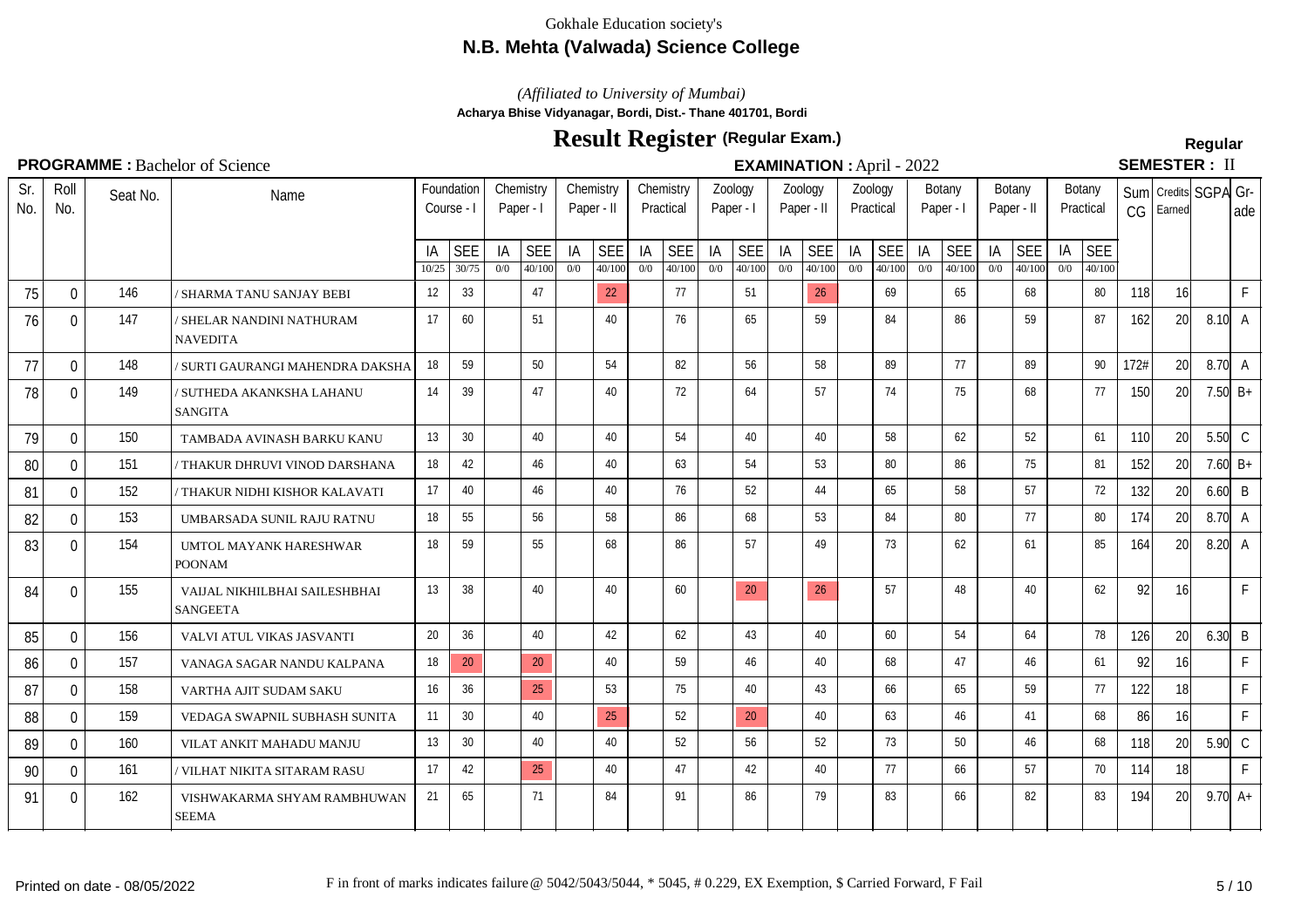## **N.B. Mehta (Valwada) Science College**

*(Affiliated to University of Mumbai)*

**Acharya Bhise Vidyanagar, Bordi, Dist.- Thane 401701, Bordi**

# **Result Register Regular (Regular Exam.)**

## **PROGRAMME** : Bachelor of Science **Semination Contract in the Semination of Science Semination Semination Semination Semination Semination Semination Semination Semination Semination Semination Semi**

**SEMESTER: II** 

|            |             |          | $\cdots$ . Duville of Delene               |       |                        |         |           |           |                 | $\blacksquare$ |                        |     |                      |    |                       |     |                      |         |               |     |                      |     |                     |       |               |                      |       |
|------------|-------------|----------|--------------------------------------------|-------|------------------------|---------|-----------|-----------|-----------------|----------------|------------------------|-----|----------------------|----|-----------------------|-----|----------------------|---------|---------------|-----|----------------------|-----|---------------------|-------|---------------|----------------------|-------|
| Sr.<br>No. | Roll<br>No. | Seat No. | Name                                       |       | Foundation<br>Course - | Paper - | Chemistry | Chemistry | Paper - II      |                | Chemistry<br>Practical |     | Zoology<br>Paper - I |    | Zoology<br>Paper - II |     | Zoology<br>Practical | Paper - | Botany        |     | Botany<br>Paper - II |     | Botany<br>Practical |       | $CG$   Earned | Sum Credits SGPA Gr- | l ade |
|            |             |          |                                            | IA    | <b>SEE</b>             | IA      | 'SEE      | -IA       | <b>SEE</b>      | IA             | <b>SEE</b>             | IA  | SEE                  | IA | SEE                   | ΙA  | SEE                  | -lA     | SEE           |     | IA SEE               | IA  | <b>SEE</b>          |       |               |                      |       |
|            |             |          |                                            | 10/25 | 30/75                  | 0/0     | 140/100   | 0/0       | 40/100          | 0/0            | 40/100                 | 0/0 | 40/100               |    | $0/0$ 40/100          | 0/0 | 40/100               |         | $0/0$  40/100 | 0/0 | 40/100               | 0/0 | 140/100             |       |               |                      |       |
| 92         |             | 163      | / WALVI NITALI MANOHAR SARAWATI            | 13    | 48                     |         | 55        |           | 51              |                | 47                     |     | 55                   |    | 46                    |     | 69                   |         | 50            |     | 52                   |     | 68                  | 132   | 20I           | $6.60 \vert B$       |       |
| 93         |             | 164      | YADAV ABHILASHA RAGHUVAR<br><b>SUNANTI</b> | 16    | 46                     |         | 40        |           | 26 <sup>2</sup> |                | 67                     |     | 60                   |    | 51                    |     | 76                   |         | 60            |     | 53                   |     | 82                  | 134   | 18I           |                      |       |
| 94 i       |             | 165      | 'YADAV POOJA SHIVCHAND RINKUDEVI           | 19    | 65                     |         | 44        |           | 40              |                | 81                     |     | 23                   |    |                       |     | 90                   |         | 64            |     | 71                   |     | 89                  | 146 l | 18I           |                      |       |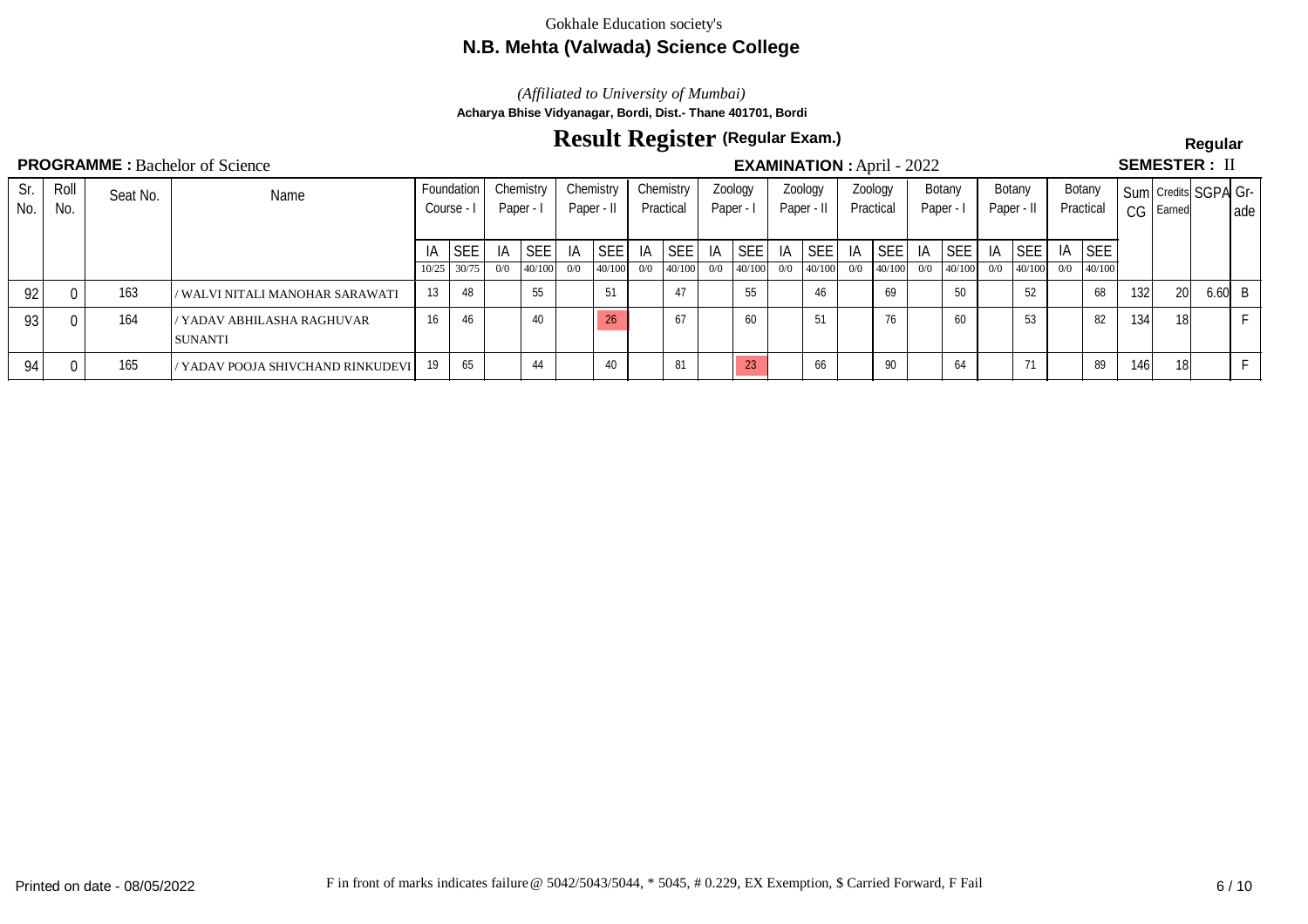# **N.B. Mehta (Valwada) Science College**

*(Affiliated to University of Mumbai)*

**Acharya Bhise Vidyanagar, Bordi, Dist.- Thane 401701, Bordi**

# **Result Register Regular (Regular Exam.)**

**SEMESTER: II** 

| Sr.<br>No. | Roll<br>No.  | Seat No.       | Name                                                |             | Foundation<br>Course - I |           | Chemistry<br>Paper - I |           | Chemistry<br>Paper - II |           | Chemistry<br>Practical | Paper - I | Physics              | Physics   | Paper - II           |           | Physics<br>Practical | s Paper - I  |                     |             | Paper - II          |           | Mathematic Mathematics Mathematics<br>practical | Suml<br>CG | Earned | Credits SGPA Gr- | ade                  |
|------------|--------------|----------------|-----------------------------------------------------|-------------|--------------------------|-----------|------------------------|-----------|-------------------------|-----------|------------------------|-----------|----------------------|-----------|----------------------|-----------|----------------------|--------------|---------------------|-------------|---------------------|-----------|-------------------------------------------------|------------|--------|------------------|----------------------|
|            |              |                |                                                     | IA<br>10/25 | <b>SEE</b><br>30/75      | ΙA<br>0/0 | <b>SEE</b><br>40/100   | IA<br>0/0 | <b>SEE</b><br>40/100    | IA<br>0/0 | <b>SEE</b><br>40/100   | ΙA<br>0/0 | <b>SEE</b><br>40/100 | IA<br>0/0 | <b>SEE</b><br>40/100 | ΙA<br>0/0 | <b>SEE</b><br>40/100 | IA.<br>10/25 | <b>SEE</b><br>30/75 | IA<br>10/25 | <b>SEE</b><br>30/75 | IA<br>0/0 | <b>SEE</b><br>40/100                            |            |        |                  |                      |
| 95         | $\mathbf 0$  | $\mathbf{1}$   | ANSARI MDSADIK ANWAR<br>KHUDAIZABANU                | 22          | 51                       |           | 52                     |           | 60                      |           | 81                     |           | 87                   |           | 66                   |           | 97                   | 22           | 67                  | 19          | 49                  |           | 92                                              | 178        | 20     | $8.90\degree$ A  |                      |
| 96         | $\mathbf 0$  | 2              | <b>BABAR ROSHAN BARKU SAIDA</b>                     | 12          | 43                       |           | 40                     |           | 45                      |           | 77                     |           | 58                   |           | 53                   |           | 78                   | 13           | 48                  | 15          | 35                  |           | 73                                              | 144        | 20     | 7.20 $B+$        |                      |
| 97         | $\mathbf{0}$ | 3              | <b>BALVANT ABHISHEK RAMJEET</b><br><b>SUBHAVATI</b> | 18          | 53                       |           | 26                     |           | 44                      |           | 68                     |           | 65                   |           | 40                   |           | 75                   | 18           | 37                  | 18          | 39                  |           | 62                                              | 128        | 18     |                  | F                    |
| 98         | $\Omega$     | 5              | BHAVAR SAGAR MADHUKAR MANJULA                       | 17          | 50                       |           | 26                     |           | 40                      |           | 76                     |           | 44                   |           | 42                   |           | 78                   | 16           | 30                  | 17          | 36                  |           | 67                                              | 114        | 18     |                  | F                    |
| 99         | $\mathbf{0}$ | $\overline{7}$ | CHAUHAN ANISHA DINANATH<br><b>DEVENTIDEVI</b>       | 13          | 48                       |           | 40                     |           | 43                      |           | 78                     |           | 50                   |           | 54                   |           | 82                   | 17           | 41                  | 17          | 31                  |           | 74                                              | 138        | 20     | $6.90$ B         |                      |
| 100        | $\Omega$     | 8              | CHOUDHARY AJAYBIHARI SHIVLAL<br><b>GUDALA</b>       | 21          | 59                       |           | 63                     |           | 57                      |           | 81                     |           | 80                   |           | 63                   |           | 95                   | 24           | 70                  | 21          | 54                  |           | 95                                              | 184        | 20     |                  | $9.20 A+$            |
| 101        | 0            | 9              | CHURI ADITYA MAHADEV SANGITA                        | 13          | 47                       |           | 43                     |           | 40                      |           | 75                     |           | 44                   |           | 42                   |           | 74                   | 21           | 34                  | 16          | 40                  |           | 85                                              | 132        | 20     | $6.60$ B         |                      |
| 102        | $\mathbf{0}$ | 10             | CHURI VIBHUTI PRADIP SANGITA                        | 14          | 36                       |           | 40                     |           | 40                      |           | 60                     |           | 50                   |           | 40                   |           | 55                   | 16           | 35                  | 13          | 31                  |           | 81                                              | 118        | 20     | $5.90$ C         |                      |
| 103        | 0            | 11             | DALVI CHINU LADKYA VANSHI                           | 16          | 40                       |           | 52                     |           | 42                      |           | 69                     |           | 58                   |           | 42                   |           | 78                   | 15           | 56                  | 21          | 48                  |           | 91                                              | 146        | 20     |                  | 7.30 $B+$            |
| 104        | $\Omega$     | 12             | DAVANE GAYATRI JAGDISH SWATI                        | 23          | 43                       |           | 63                     |           | 50                      |           | 74                     |           | 70                   |           | 52                   |           | 90                   | 20           | 65                  | 20          | 42                  |           | 79                                              | 168        | 20     | $8.40\degree$ A  |                      |
| 105        | $\Omega$     | 13             | <b>DHAPATE DIVYA KANHU ALKA</b>                     | 20          | 62                       |           | 65                     |           | 77                      |           | 83                     |           | 77                   |           | 56                   |           | 72                   | 22           | 66                  | 20          | 56                  |           | 89                                              | 186        | 20     |                  | $9.30 \, \text{A} +$ |
| 106        | $\mathbf{0}$ | 14             | <b>DWIVEDI ANKUR JITENDRA</b><br><b>MEERADEVI</b>   | 19          | 38                       |           | 40                     |           | 40                      |           | 64                     |           | 80                   |           | 45                   |           | 94                   | 17           | 43                  | 15          | 34                  |           | 79                                              | 142        | 20     | 7.10 $B+$        |                      |
| 107        | $\Omega$     | 15             | FADVALE KUNAL RATILAL ARCHANA                       | 17          | 42                       |           | 13                     |           | 27                      |           | 80                     |           | 44                   |           | 42                   |           | 87                   | 14           | 32                  | 16          | 45                  |           | 61                                              | 112        | 16     |                  | F                    |
| 108        | $\mathbf{0}$ | 16             | <b>GANGADE RAHUL SURESH SUREKHA</b>                 | 15          | 42                       |           | 40                     |           | 44                      |           | 69                     |           | 59                   |           | 53                   |           | 87                   | 19           | 52                  | 18          | 38                  |           | 72                                              | 142        | 20     | 7.10 $B+$        |                      |
| 109        | $\Omega$     | 17             | <b>GAUTAM SHIVCHAND RAMBRIZ</b><br><b>FULDEVI</b>   | 17          | 44                       |           | 44                     |           | 40                      |           | 76                     |           | 64                   |           | 47                   |           | 72                   | 16           | 48                  | 17          | 38                  |           | 62                                              | 140        | 20     |                  | 7.00 $B+$            |
| 110        | $\mathbf{0}$ | 18             | GAVALI SIDDHANT SANJAY GULAB                        | 20          | 30                       |           | 23                     |           | 40                      |           | 76                     |           | 50                   |           | 41                   |           | 83                   | 15           | 30                  | 18          | 31                  |           | 63                                              | 114        | 18     |                  | F                    |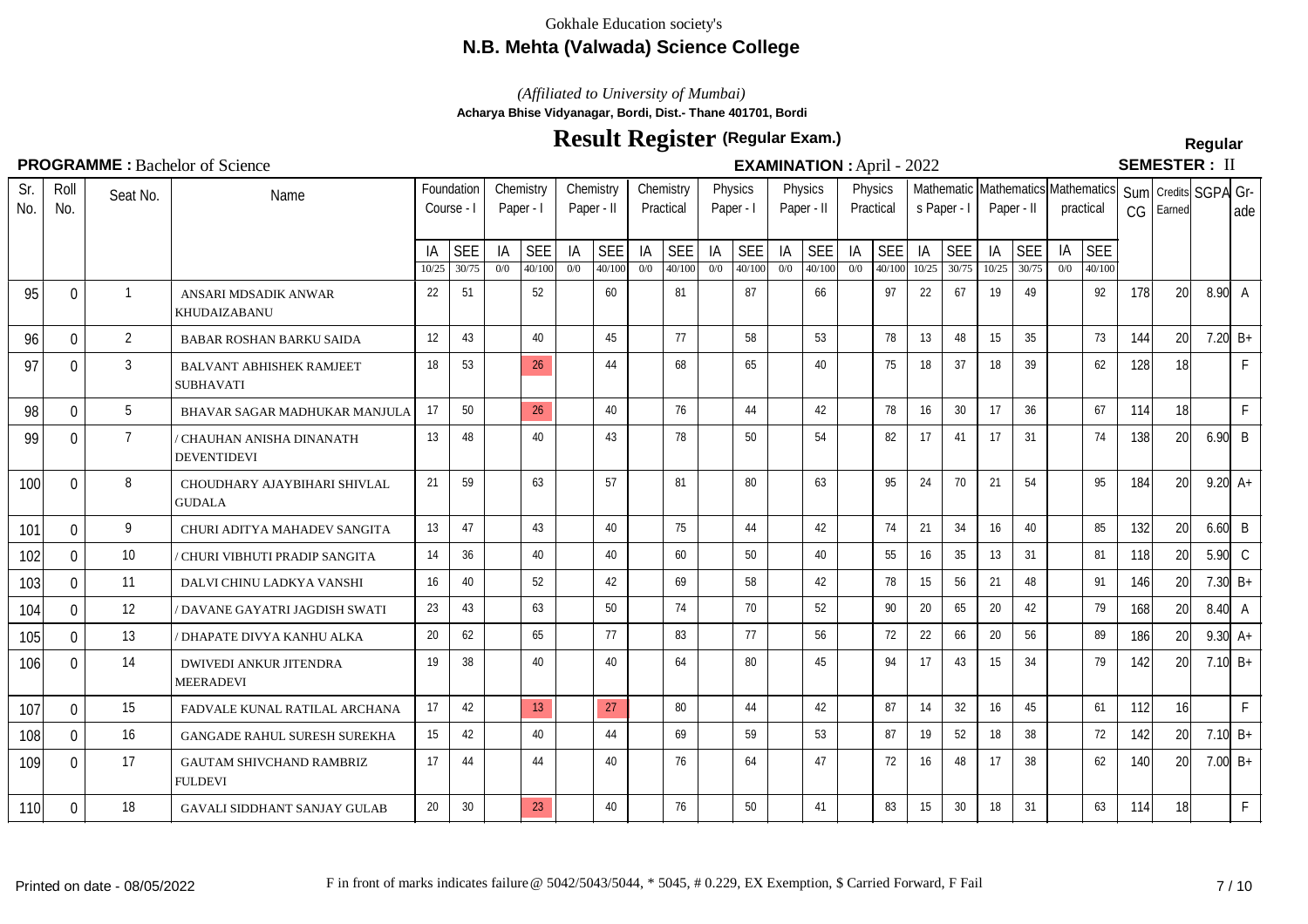# **N.B. Mehta (Valwada) Science College**

## *(Affiliated to University of Mumbai)*

**Acharya Bhise Vidyanagar, Bordi, Dist.- Thane 401701, Bordi**

# **Result Register Regular (Regular Exam.)**

# SEMESTER: II

| Sr.<br>No. | Roll<br>No.  | Seat No. | Name                                       |       | Foundation<br>Course - I |     | Chemistry<br>Paper - I | Chemistry<br>Paper - II |            |     | Chemistry<br>Practical |     | Physics<br>Paper - I |     | Physics<br>Paper - II |     | Physics<br>Practical | s Paper - I |            |       | Paper - II      |     | Mathematic Mathematics Mathematics<br>practical | CG  | Sum   Credits   SGPA Gr-<br>Earned |                 | lade         |
|------------|--------------|----------|--------------------------------------------|-------|--------------------------|-----|------------------------|-------------------------|------------|-----|------------------------|-----|----------------------|-----|-----------------------|-----|----------------------|-------------|------------|-------|-----------------|-----|-------------------------------------------------|-----|------------------------------------|-----------------|--------------|
|            |              |          |                                            | IA    | <b>SEE</b>               | IA  | <b>SEE</b>             | ΙA                      | <b>SEE</b> | IA  | <b>SEE</b>             | IA  | <b>SEE</b>           | IA  | <b>SEE</b>            | IA  | <b>SEE</b>           | IA          | <b>SEE</b> | IA    | <b>SEE</b>      | IA  | <b>SEE</b>                                      |     |                                    |                 |              |
|            |              |          |                                            | 10/25 | 30/75                    | 0/0 | 40/100                 | 0/0                     | 40/100     | 0/0 | 40/100                 | 0/0 | 40/100               | 0/0 | 40/100                | 0/0 | 40/100               | 10/25       | 30/75      | 10/25 | 30/75           | 0/0 | 40/100                                          |     |                                    |                 |              |
| 111        | $\Omega$     | 19       | GAVIT SUSHANT BHASKAR SANGITA              | 16    | 36                       |     | 12 <sup>°</sup>        |                         | 19         |     | 57                     |     | 40                   |     | 42                    |     | 73                   | 15          | 30         | 14    | 31              |     | 62                                              | 96  | 16                                 |                 | F            |
| 112        | $\mathbf{0}$ | 20       | <b>GUPTA RUCHIT MANOJ ANITA</b>            | 22    | 56                       |     | 16                     |                         | 23         |     | 79                     |     | 69                   |     | 40                    |     | 81                   | 15          | 42         | 18    | 37              |     | 78                                              | 126 | 16                                 |                 | $\mathsf{F}$ |
| 113        | $\mathbf{0}$ | 21       | HADAL DHIRAJ SURESH SUREKHA                | 13    | 31                       |     | 41                     |                         | 40         |     | 54                     |     | 52                   |     | 40                    |     | 88                   | 15          | 36         | 11    | 37              |     | 63                                              | 114 | 20                                 | $5.70\degree$ C |              |
| 114        | $\mathbf{0}$ | 22       | HARIJAN SACHIN RAJESH ANITA                | 18    | 49                       |     | 40                     |                         | 40         |     | 69                     |     | 68                   |     | 44                    |     | 93                   | 16          | 44         | 16    | 44              |     | 75                                              | 142 | 20                                 | 7.10 $B+$       |              |
| 115        | $\Omega$     | 23       | KADU BHAVIK NARENDRA NEETA                 | 23    | 45                       |     | 40                     |                         | 44         |     | 69                     |     | 66                   |     | 43                    |     | 70                   | 16          | 50         | 18    | 40              |     | 88                                              | 140 | 20                                 | 7.00 $B+$       |              |
| 116        | $\Omega$     | 24       | KALE RAMKRISHNA GOVIND ASHA                | 19    | 45                       |     | 40                     |                         | 23         |     | 80                     |     | 52                   |     | 40                    |     | 87                   | 15          | 37         | 18    | 34              |     | 67                                              | 124 | 18                                 |                 | $\mathsf{F}$ |
| 117        | $\Omega$     | 25       | KANTELA VINIT PRAKASH LATA                 | 24    | 59                       |     | 46                     |                         | 40         |     | 79                     |     | 55                   |     | 40                    |     | 88                   | 18          | 30         | 16    | 32              |     | 78                                              | 140 | 20                                 | 7.00 $B+$       |              |
| 118        | $\mathbf{0}$ | 26       | KAPOO AYUSHMAN RANBIR<br><b>MOHALISHA</b>  | 25    | 67                       |     | 55                     |                         | 40         |     | 82                     |     | 71                   |     | 40                    |     | 92                   | 20          | 55         | 15    | 41              |     | 89                                              | 160 | 20 <sup>1</sup>                    | $8.00\text{ A}$ |              |
| 119        | $\Omega$     | 27       | KHADSE TULJA SANJAY SAPNA                  | 20    | 56                       |     | 65                     |                         | 43         |     | 88                     |     | 70                   |     | 56                    |     | 86                   | 22          | 57         | 16    | 30 <sup>°</sup> |     | 83                                              | 164 | 20 <sup>1</sup>                    | $8.20\degree$ A |              |
| 120        | 0            | 29       | KINI JAYSHIL DINESH PRAFULLATA             | 16    | 40                       |     | 40                     |                         | 40         |     | 74                     |     | 48                   |     | 40                    |     | 75                   | 15          | 47         | 17    | 39              |     | 71                                              | 132 | 20                                 | $6.60$ B        |              |
| 121        | $\Omega$     | 30       | MACHHI HRUTIK SHASHIKANT<br><b>PARVATI</b> | 14    | 35                       |     | 15                     |                         | 40         |     | 63                     |     | 57                   |     | 40                    |     | 81                   | 15          | 31         | 15    | 46              |     | 64                                              | 118 | 18                                 |                 | $\mathsf{F}$ |
| 122        | $\Omega$     | 32       | MACHHI PRANAV YASHWANT SUNITA              | 13    | 51                       |     | 52                     |                         | 58         |     | 65                     |     | 80                   |     | 43                    |     | 86                   | 25          | 71         | 20    | 64              |     | 81                                              | 166 | 20 <sup>1</sup>                    | $8.30\degree$ A |              |
| 123        | $\Omega$     | 33       | MACHHI VIREN PANKAJ SHAKUNTALA             | 12    | 34                       |     | 22                     |                         | 21         |     | 56                     |     | 49                   |     | 40                    |     | 68                   | 22          | 44         | 21    | 42              |     | 75                                              | 108 | 16                                 |                 | $\mathsf{F}$ |
| 124        | $\Omega$     | 34       | MACHHI YADNYESH LAXMAN<br><b>JAYSHREE</b>  | 17    | 60                       |     | 42                     |                         | 40         |     | 61                     |     | 64                   |     | 50                    |     | 86                   | 17          | 60         | 21    | 40              |     | 84                                              | 156 | 20 <sup>1</sup>                    | 7.80 $B+$       |              |
| 125        | 0            | 35       | MAJVELKAR OM HARESHWAR ULKA                | 19    | 37                       |     | 17                     |                         | 40         |     | 64                     |     | 50                   |     | 40                    |     | 74                   | 17          | 32         | 17    | 33              |     | 65                                              | 114 | 18                                 |                 | $\mathsf{F}$ |
| 126        | 0            | 36       | MAURYA ALOKKUMAR ARUNKUMAR<br><b>REETA</b> | 16    | 51                       |     | 45                     |                         | 45         |     | 64                     |     | 61                   |     | 40                    |     | 83                   | 19          | 46         | 19    | 50              |     | 73                                              | 146 | 20                                 | 7.30 $B+$       |              |
| 127        | $\Omega$     | 37       | / MAURYA ANJALI ANIL BINDU                 | 22    | 46                       |     | 67                     |                         | 55         |     | 84                     |     | 70                   |     | 53                    |     | 95                   | 25          | 63         | 19    | 55              |     | 87                                              | 174 | 20 <sup>1</sup>                    | $8.70\text{ A}$ |              |
| 128        | 0            | 38       | ' MHASKAR ISHA SHANKAR LADAKI              | 12    | 39                       |     | 40                     |                         | 23         |     | 56                     |     | 40                   |     | 40                    |     | 73                   | 17          | 31         | 22    | 33              |     | 67                                              | 108 | 18 <sup>1</sup>                    |                 | $\mathsf{F}$ |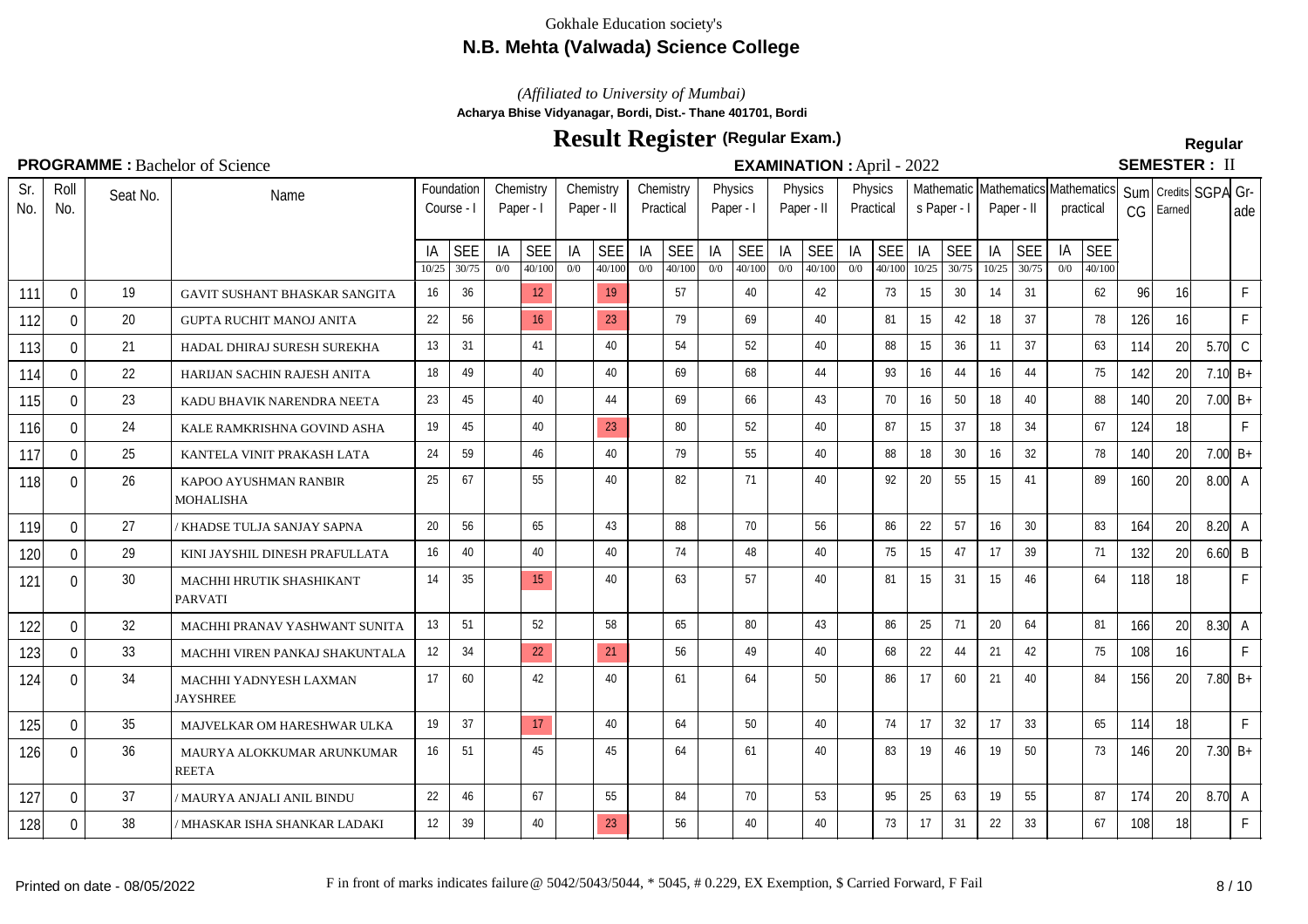# **N.B. Mehta (Valwada) Science College**

*(Affiliated to University of Mumbai)*

**Acharya Bhise Vidyanagar, Bordi, Dist.- Thane 401701, Bordi**

# **Result Register Regular (Regular Exam.)**

SEMESTER: II

| Sr.<br>No. | Roll<br>No.  | Seat No. | Name                                           |             | Foundation<br>Course - I |           | Chemistry<br>Paper - I |           | Chemistry<br>Paper - II |           | Chemistry<br>Practical |           | Physics<br>Paper - I | Paper - II | Physics              |           | Physics<br>Practical | s Paper - I |              | Paper - II  |                     |           | Mathematic Mathematics Mathematics<br>practical | CG         | Sum   Credits   SGPA Gr-<br>Earned |                      | l ade        |
|------------|--------------|----------|------------------------------------------------|-------------|--------------------------|-----------|------------------------|-----------|-------------------------|-----------|------------------------|-----------|----------------------|------------|----------------------|-----------|----------------------|-------------|--------------|-------------|---------------------|-----------|-------------------------------------------------|------------|------------------------------------|----------------------|--------------|
|            |              |          |                                                | IA<br>10/25 | <b>SEE</b><br>30/75      | IA<br>0/0 | <b>SEE</b><br>40/100   | IA<br>0/0 | <b>SEE</b><br>40/100    | ΙA<br>0/0 | <b>SEE</b><br>40/100   | IA<br>0/0 | <b>SEE</b><br>40/100 | IA<br>0/0  | <b>SEE</b><br>40/100 | IA<br>0/0 | <b>SEE</b><br>40/100 | IA<br>10/25 | SEE<br>30/75 | IA<br>10/25 | <b>SEE</b><br>30/75 | IA<br>0/0 | <b>SEE</b><br>40/100                            |            |                                    |                      |              |
| 129        | $\Omega$     | 39       | ' MORE GARGI YOGESH GANGOTRI                   | 15          | 57                       |           | 40                     |           | 44                      |           | <b>AB</b>              |           | 47                   |            | 40                   |           | 75                   | 19          | 41           | 17          | 33                  |           | 60                                              | 114        | 18                                 |                      | $\mathsf F$  |
| 130        | $\Omega$     | 40       | PAGI ROHIT MAHYA TANHI                         | 20          | 48                       |           | 25                     |           | 40                      |           | 53                     |           | 50                   |            | 40                   |           | 80                   | 16          | 37           | 13          | 32                  |           | 72                                              | <b>116</b> | 18                                 |                      | $\mathsf{F}$ |
| 131        | $\Omega$     | 41       | PAL LAXMI LALJI SHEELA                         | 20          | 40                       |           | 40                     |           | 44                      |           | 81                     |           | 50                   |            | 40                   |           | 83                   | 16          | 52           | 14          | 33                  |           | 92                                              | 138        | 20                                 | $6.90$ B             |              |
| 132        | 0            | 42       | PATANI NIKUNJ SAMIR SARLA                      | 21          | 70                       |           | 64                     |           | 63                      |           | 82                     |           | 81                   |            | 80                   |           | 95                   | 16          | 55           | 19          | 55                  |           | 93                                              | 188        | 20                                 | $9.40 \, \text{A} +$ |              |
| 133        | 0            | 43       | PATEL BHAVYA PRAGNESH<br><b>DARSHANA</b>       | 11          | 32                       |           | 17                     |           | 40                      |           | 45                     |           | 44                   |            | 40                   |           | 57                   | 13          | 31           | 13          | 30                  |           | 71                                              | 90         | 18                                 |                      | F            |
| 134        | $\Omega$     | 44       | PATEL GITAL MAHENDRA PRATIKSHA                 | 15          | 32                       |           | 18                     |           | 40                      |           | 75                     |           | 46                   |            | 40                   |           | 80                   | 15          | 34           | 15          | 33                  |           | 74                                              | 112        | 18                                 |                      | $\mathsf{F}$ |
| 135        | $\Omega$     | 45       | PATIL ATHARV AVANISH JAGRUTI                   | 20          | 53                       |           | 69                     |           | 51                      |           | 73                     |           | 88                   |            | 77                   |           | 92                   | 19          | 49           | 14          | 36                  |           | 84                                              | 172        | 20                                 | $8.60\text{ A}$      |              |
| 136        | $\Omega$     | 46       | PATIL CHINMAY KISHOR SHASHIKALA                | 22          | 30                       |           | 40                     |           | 40                      |           | 68                     |           | 50                   |            | 46                   |           | 78                   | 16          | 46           | 19          | 30                  |           | 79                                              | 132        | 20                                 | $6.60$ B             |              |
| 137        | $\Omega$     | 47       | PATIL PRERANA BHATU ANITA                      | 19          | 40                       |           | 40                     |           | 26<br>$#5*9$            |           | 63                     |           | 46                   |            | 45                   |           | 70                   | 15          | 30           | 16          | 39                  |           | 76                                              | 126#       | 20                                 | $6.35$ B             |              |
| 138        | $\Omega$     | 48       | PATIL SANKET KRISHNA KOMAL                     | 16          | 44                       |           | 40                     |           | 43                      |           | 70                     |           | 59                   |            | 45                   |           | 78                   | 17          | 38           | 18          | 35                  |           | 84                                              | 140        | 20                                 |                      | 7.00 $B+$    |
| 139        | 0            | 50       | RAI ABHISHEK SHEETALA PRATIBHA                 | 20          | 52                       |           | 59                     |           | 51                      |           | 67                     |           | 84                   |            | 64                   |           | 94                   | 22          | 73           | 21          | 60                  |           | 96                                              | 176        | 20                                 | $8.80\degree$ A      |              |
| 140        | 0            | 51       | ' SATVI SUREKHA NARESH KAMALA                  | 18          | 30                       |           | 40                     |           | 24                      |           | 50                     |           | 42                   |            | 41                   |           | 72                   | 17          | 38           | 21          | 40                  |           | 65                                              | 110        | 18I                                |                      | $\mathsf F$  |
| 141        | 0            | 52       | SAWANT KARAN SANTOSH MEENA                     | 22          | 17                       |           | 51                     |           | 24                      |           | 88                     |           | 49                   |            | 50                   |           | 85                   | 19          | 37           | 14          | 38                  |           | 72                                              | 118        | 16                                 |                      | $\mathsf F$  |
| 142        | 0            | 53       | SUTAR MAHENDRA JAYARAM LADAKI                  | 13          | 39                       |           | 20                     |           | 21                      |           | 72                     |           | 40                   |            | 42                   |           | 84                   | 16          | 30           | 14          | 33                  |           | 72                                              | 104        | 16 <sup>1</sup>                    |                      | $\mathsf{F}$ |
| 143        | $\Omega$     | 54       | SUTAR NILESH MUKUND LADAKI                     | 12          | 43                       |           | 15                     |           | 40                      |           | 63                     |           | 58                   |            | 47                   |           | 77                   | 16          | 31           | 17          | 33                  |           | 80                                              | 122        | 18                                 |                      | $\mathsf{F}$ |
| 144        | $\mathbf{0}$ | 55       | SUTAR RAMDAS MOHAN LATA                        | 15          | 33                       |           | 24                     |           | 40                      |           | 62                     |           | 57                   |            | 52                   |           | 86                   | 16          | 32           | 19          | 31                  |           | 68                                              | 118        | 18                                 |                      | $\mathsf{F}$ |
| 145        | 0            | 56       | / TAMBADKAR AJVETA PRASHANT<br><b>VAISHALI</b> | 22          | 38                       |           | 40                     |           | 40                      |           | 87                     |           | 54                   |            | 41                   |           | 69                   | 19          | 38           | 18          | 31                  |           | 63                                              | 128        | 20                                 | $6.40 \mid B$        |              |
| 146        | $\Omega$     | 57       | / TAMORE ASHITI DILIP BHARTI                   | 21          | 43                       |           | 48                     |           | 40                      |           | 84                     |           | 71                   |            | 51                   |           | 87                   | 20          | 61           | 20          | 39                  |           | 73                                              | 156        | 20                                 | 7.80 $B+$            |              |
|            |              |          |                                                |             |                          |           |                        |           |                         |           |                        |           |                      |            |                      |           |                      |             |              |             |                     |           |                                                 |            |                                    |                      |              |